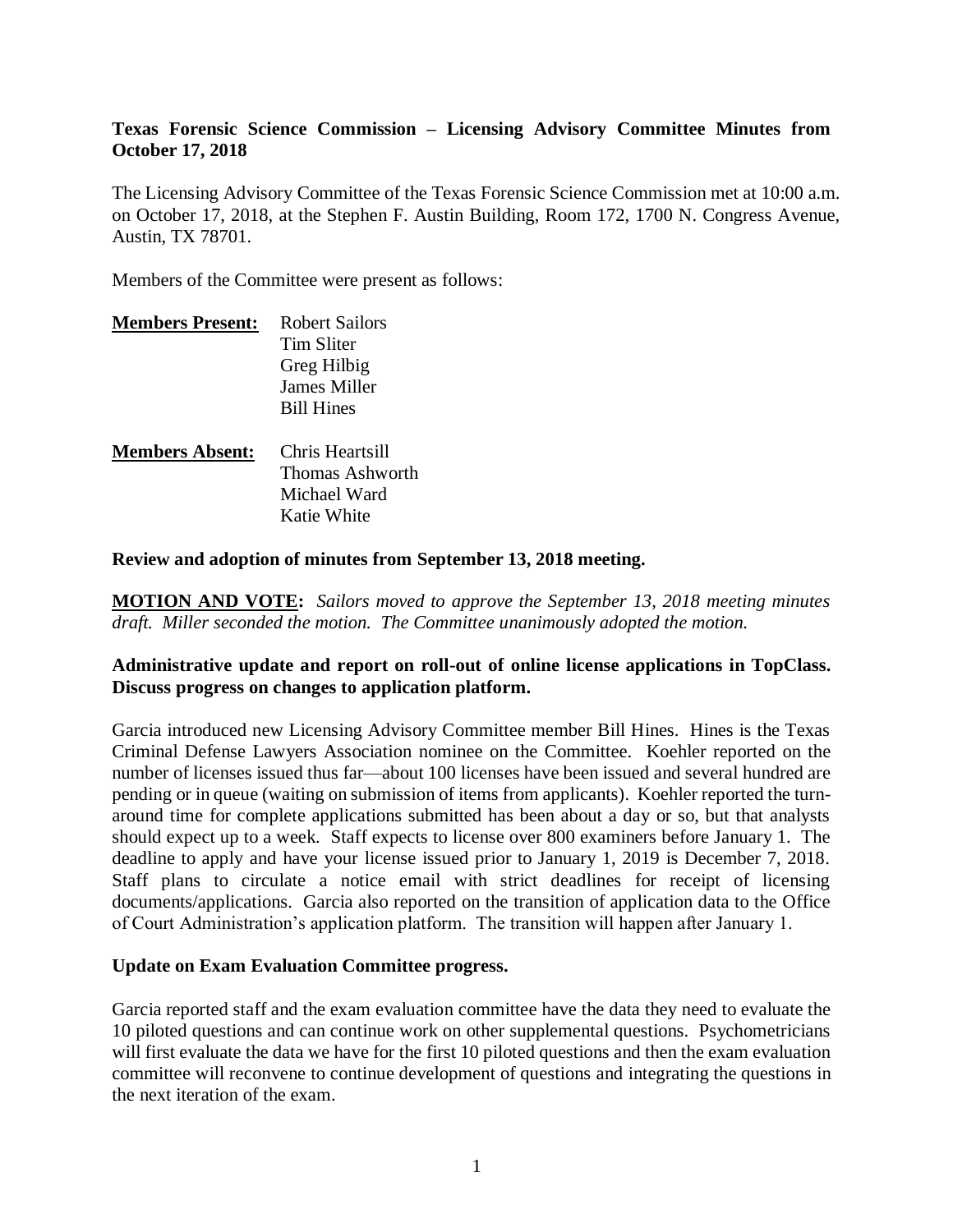# **Discussion of proposed statistics requirement for examiners applying after January 1, 2019 and development of financially accessible, online statistics course for forensic examiners through Texas A&M University.**

Garcia reported Spiegelman has been retained is working on a statistics course that may be taken via Texas A&M's Continuing Education Program online. The FSC's website will have a link to the course. The course will cost about \$300 per student, much cheaper than a regular college course at a four-year University. Staff will follow up with labs who may have candidates that want to take the course as the content becomes available. Sliter volunteered to help review the course once the content is available.

### **Discussion and recommendations regarding criminal history evaluation requests.**

Members reviewed a conduct disclosure from an applicant and recommended the person be eligible to apply for a license.

Brady Mills, DPS Deputy Assistant Director of Crime Lab Services, spoke on behalf of the applicant.

**MOTION AND VOTE:** *Sliter moved to recommend the applicant be eligible for a forensic analyst license. Hines seconded the motion. The Committee unanimously adopted the motion.*

\*Hilbig, Sailors and Miller recused themselves from discussion and vote on this item.

Members reviewed two criminal history evaluation requests and voted as follows:

**MOTION AND VOTE:** *Sliter moved to recommend eligibility for a forensic analyst license for applicant 1. Miller seconded the motion. The Committee unanimously adopted the motion.*

**MOTION AND VOTE:** *Hines moved to recommend eligibility for a forensic analyst license for applicant 2. Sailors seconded the motion. The Committee unanimously adopted the motion.*

\*Hilbig recused himself from discussion and vote on applicant 2.

# **Discussion and recommendations regarding Waiver Applications for Laboratory Support Personnel.**

Members reviewed three waiver applications for this agenda item.

1. Waiver Application for NMS Tech Reviewer Kristen Smith

**MOTION AND VOTE:** *Miller moved to deny the waiver application as submitted, because the applicant seems to be applying for a tech reviewer license and filled out the wrong form. Sailors seconded the motion. The FSC unanimously adopted the motion.*